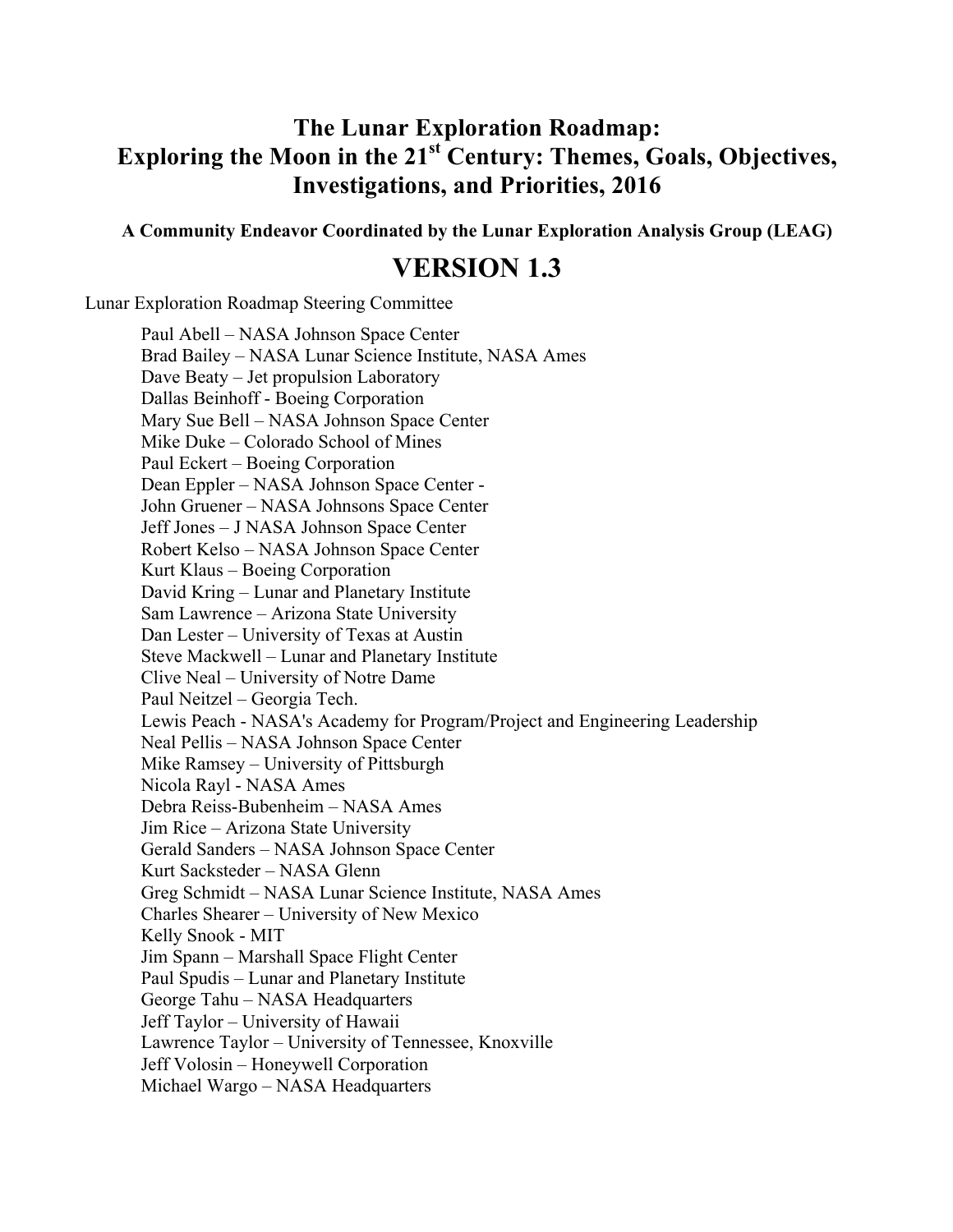The Lunar Exploration Roadmap Version 1.1 is the second version of a *living document* that will be updated and further developed over time as more data becomes available from current missions, as further analyses by LEAG Specific Action Teams impact the roadmap, and as other relevant analyses are reported. Suggestions for revisions to the Lunar Exploration Roadmap Version 1.1 can be given to the LEAG Chair, the LEAG Executive Secretary or via the e-mail address at the LEAG website (http://www.lpi.usra.edu/leag).

The three themes described below and in the companion Excel spreadsheet, are at various degrees of fidelity. The Science Theme has a long heritage of study, including NRC studies, and represents community consensus. The Feed Forward Theme has been presented to the Mars Exploration Program Analysis Group and their comments have been incorporated. This theme is now expanded to include using the Moon to go to other airless bodies. The Sustainability Theme is at the lowest fidelity, representing a small (but growing) body of opinion, and will require refinements, which have begun at the LEAG Annual Meetings.

Overall the roadmap is intended to layout an *integrated* and *sustainable plan* for lunar exploration that will allow NASA to transition from the Moon to Mars (and beyond) without abandoning the lunar assets built up using tax payer dollars. As such, the roadmap will enable commercial development, through early identification of "commercial on ramps", that will create wealth and jobs to offset the initial investment of the taxpayer. In addition, the roadmap will, with careful planning, enable international cooperation to expand our scientific and economic spheres of influence while enabling an expansion of human *and* robotic space exploration.

The Lunar Exploration Roadmap builds upon previous work over the last several decades that has been devoted to lunar exploration. It does not represent a reinvention of past efforts to return to the Moon, but rather it incorporates these efforts into an integrated plan for sustained plan for lunar exploration. The roadmap has traceability back to such documents as:

- The Report from the Lunar Geoscience Observer Workshop (1986);
- The Status and Future of Lunar Geoscience (1986);
- A Site Selection Strategy for a Lunar Outpost: Science and Operational Parameters (1990);
- Geoscience and a Lunar Base: A Comprehensive Plan for Lunar Exploration (1990);
- A Planetary Science Strategy for the Moon by the Lunar Exploration Science Working Group (LExSWG, 1992);
- Lunar Surface Exploration Strategy (LExSWG, 1995);
- New Frontiers in the Solar System: An Integrated Exploration Strategy (2003) (Decadal Survey);
- A Renewed Spirit of Discovery: The President's Vision for US Space Exploration (2004);
- The Vision for Space Exploration (2004);
- Solar and Space Physics and its Role in Space Exploration (NRC Report) (2004)
- US National Space Policy (2006);
- New Views of the Moon (2006);
- LEAG GEO-SAT (2006);
- Proceedings of the Conference on Astrophysics Enabled by the Return to the Moon (2006)
- The Global Exploration Strategy: The Framework for Coordination (2007);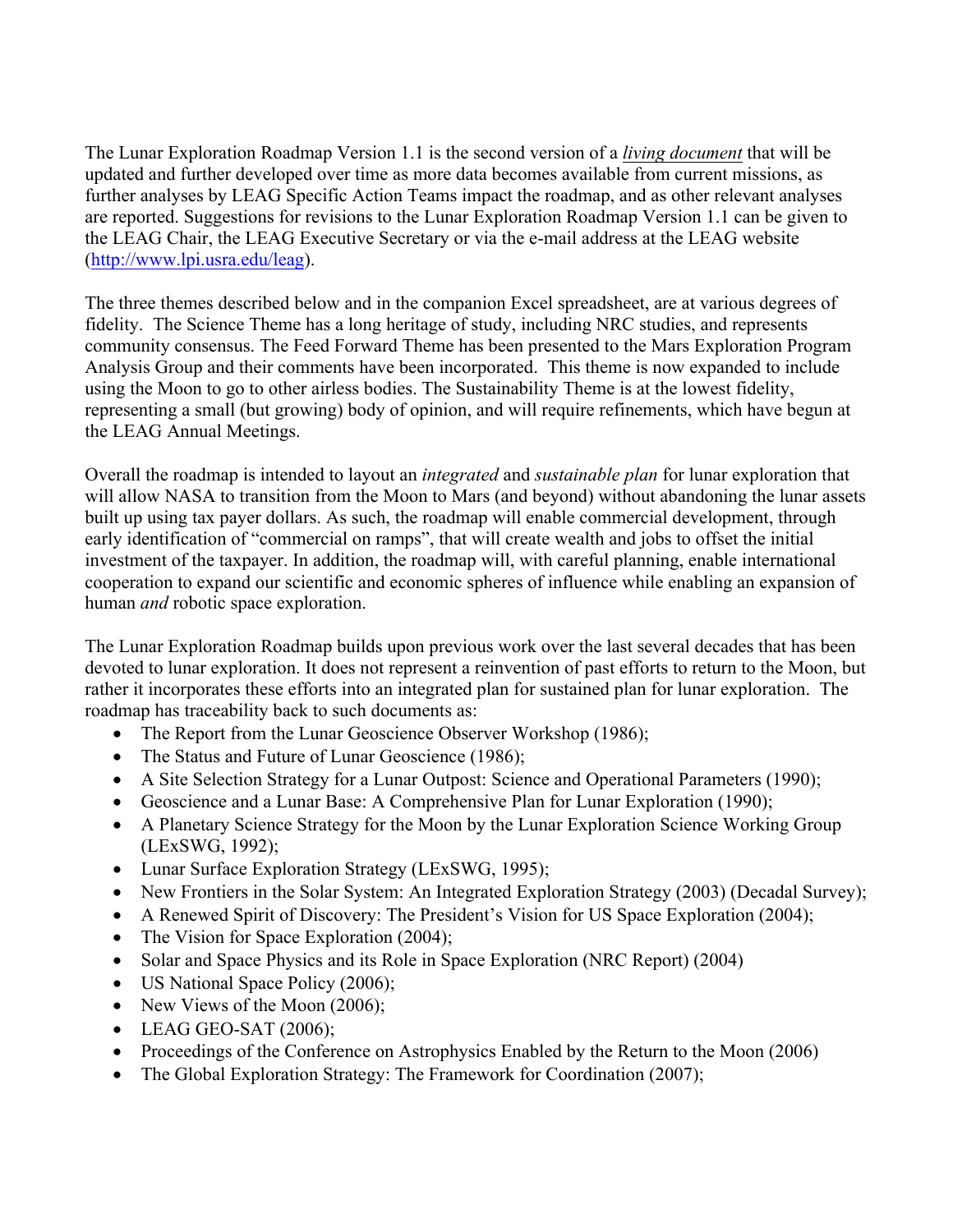- NASA Advisory Council Workshop on Science Associated with the Lunar Exploration Architecture, Tempe, AZ (2007);
- National Research Council: The Scientific Context for Exploration of the Moon (2007).
- The NEXT Workshop in Washington DC, August 2010.
- Results of recent (since 2000) lunar missions.

The Lunar Exploration Roadmap is a hierarchical document that is comprised of three themes with subsequent goals, objectives, and investigations or initiatives (where appropriate). The three themes address the question "Why should we go back to the Moon?" and focus on Science, Feed Forward (to Mars and beyond) capabilities, and Sustainability (see below).

There are a number of cross cutting themes that permeate throughout all three main themes:

- Learn to live and work successfully on another world.
- Expand Earth's economic sphere to encompass the Moon, and pursue lunar activities with direct benefits to life on Earth.
- Strengthen existing and create new global partnerships.
- Engage, inspire, and educate the public.

This document is arranged by theme where the goals, objectives and investigations are outlined for each theme. The objectives and investigations are, where possible, prioritized and time phased. Next, the time phasings and prioritizations are used to create the roadmap (in the companion Excel spreadsheet).

## **Time Phasing Criteria**

In many cases, Investigations and Objectives have been time phased using Early Stage, Middle Stage, and Late Stage. Definitions of these terms are:

**EARLY**: Robotic precursors and up to the second human landing  $(\leq 1 \text{ lunar day})$ .

**MIDDLE**: Initial outpost build-up to including stays of 1 lunar day and including part of the lunar night, as well as Robotic missions.

LATE: Outpost established, stays of >30 days, including Robotic missions.

In the discussion of the various Themes, time phasing and prioritization of the Objectives and Investigations are given. If the Investigations under a given Objective have variable prioritizations and time phasings, these will be given for each Investigation. Investigation prioritization and time phasing will not be given if they are all the same as those for the Objective.

For roadmapping efforts, the Early Stage has been subdivided into pre-Early (Robotic Precursor Missions) and Early (Robotic & Short Human Sortie  $\leq 1$  Lunar Day).

## **Prioritization Criteria**

Low, medium, and high prioritizations have been assigned by the LEAG roadmapping team to the Objectives and Investigations in terms of what we have interpreted, through contact with leaders in the community, as general thinking of how particular science communities (i.e., Earth Observing, Heliophysics, and Astrophysics) could best use the Moon. For lunar science, we defer to the NRC (2007) Scientific Context for the Exploration of the Moon report for prioritization of science concepts and goals, which specifically studied the issue of prioritization. The priorities are intended to help gauge, within the range of uses of the Moon that have been proposed over the years within these communities, which concepts appear to offer the most promise.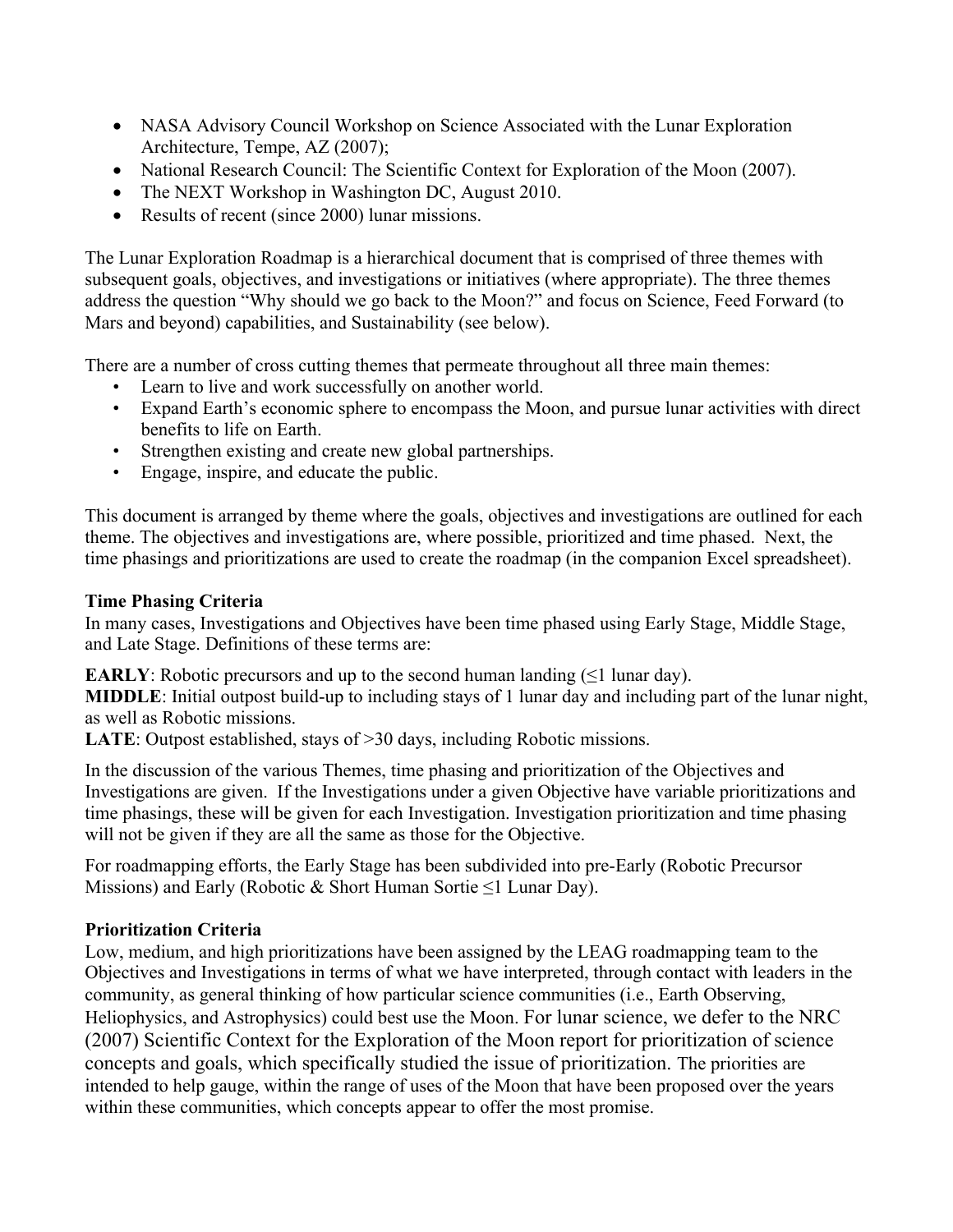- Low Priority: Would be good to do, but is not essential for habitat/exploration development; Would only give an incremental advance to our scientific knowledge; and/or Could be conducted more efficiently elsewhere.
- Medium Priority: Falls in between Low and High Priority. Could be enabled with sufficient infrastructure investment.
- High Priority: Is essential to do in order to make progress in habitat/exploration development; Would facilitate a fundamental advance in our scientific knowledge; Is facilitated by or should be facilitated by the Lunar Architecture; and/or Is best done on the lunar surface.

Given these criteria, an integrated roadmap is being developed that maps between themes and shows how objectives/investigations in one theme impact those in another. As an example of this, Objective Sci-A-4 (Understand the dynamical evolution and space weathering of the regolith), a high priority objective, is taken as a starting point (Figure 1).

A summary of the Themes, Goals, and Objectives within the roadmap are given below:

- **SCIENCE (Sci) THEME**: Pursue scientific activities to address fundamental questions about the solar system, the universe, and our place in them.
	- **GOAL Sci-A**: Understand the formation, evolution, and current state of the Moon: **Objective Sci-A-1**: Understand the environmental impacts of lunar exploration (2 Investigations); **Objective Sci-A-2**: Development and implementation of sample return technologies and protocols (4 Investigations); **Objective Sci-A-3**: Characterize the environment and processes in lunar polar regions and in the lunar exosphere (4 Investigations); **Objective Sci-A-4**: Understand the dynamical evolution and space weathering of the regolith (5 Investigations); **Objective Sci-A-5**: Understand lunar differentiation (5 Investigations); **Objective Sci-A-6**: Understand volcanic processes (4 Investigations); **Objective Sci-A-7**: Understand the impact process (5 Investigations); **Objective Sci-A-8**: Determine the stratigraphy, structure, and geological history of the Moon (4 Investigations); **Objective Sci-A-9**: Understand formation of the Earth-Moon system (3 Investigations).
		- **GOAL Sci-B**: Use the Moon as a "witness plate" for solar system evolution: **Objective Sci-B-1**: Understand the impact history of the inner Solar System as recorded on the Moon (4 Investigations);

**Objective Sci-B-2**: Regolith as a recorder of extra-lunar processes (5 Investigations).

**GOAL Sci-C**: Use the Moon as a platform for Astrophysical, Heliophysical, and Earth-Observing studies; **Objective Sci-C-1**: Astrophysical and Basic Physics Investigations using the Moon (8 Investigations); **Objective Sci-C-2**: Heliophysical Investigations using the Moon (12 Investigations); **Objective Sci-C-3**: Use the Moon as a platform for Earth-observing studies (8 Investigations).

**GOAL Sci-D**: Use the unique lunar environment as research tool.

- **Objective Sci-D-1**: Investigate and characterize the fundamental interactions of combustion and buoyant convection in lunar gravity (4 Investigations);
- **Objective Sci-D-2**: Perform tests to understand and possibly discover new regimes of combustion (3 Investigations);
- **Objective Sci-D-3**: Investigate interactions of multiphase combustion processes and convection at lunar gravity (3 Investigations);
- **Objective Sci-D-4**: Use the unique environment of the lunar surface to perform experiments in the area of fundamental physics (4 Investigations);
- **Objective Sci-D-5**: Obtain experimental data to anchor multiphase flow models in partial gravity environment (3) Investigations);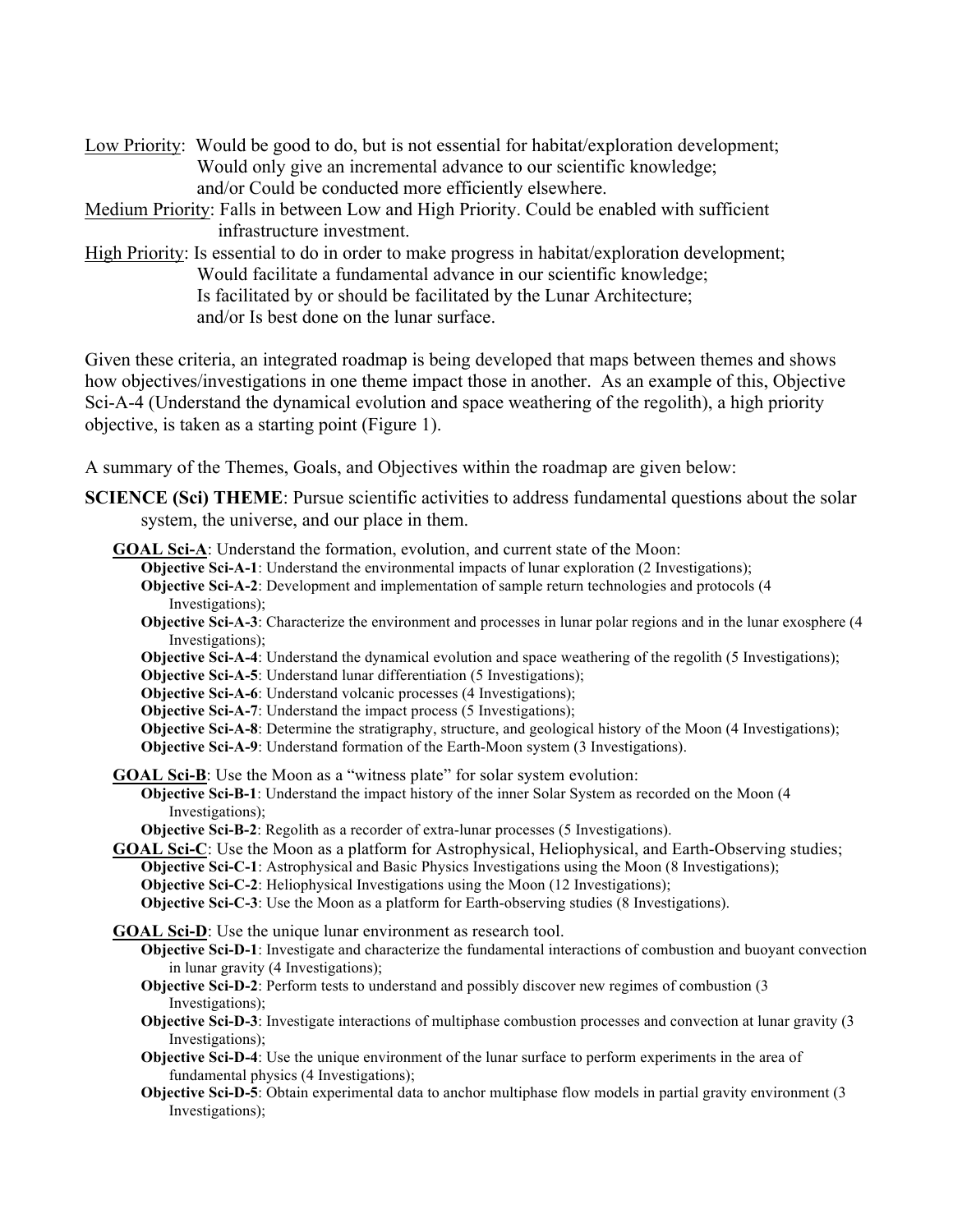- **Objective Sci-D-6**: Study interfacial flow with and without temperature variation to anchor theoretical/numerical models (3 Investigations);
- **Objective Sci-D-7**: Study behavior of granular media in the lunar environment (2 Investigations);

**Objective Sci-D-8**: Investigate precipitation behavior in supercritical water in partial gravity environment (2) Investigations);

**Objective Sci-D-9**: Investigate the production of oxygen from lunar regolith in lunar gravity (2 Investigations);

- **Objective Sci-D-10**: Investigate the behavior of liquid-phase sintering under lunar gravity (1 Investigation);
- **Objective Sci-D-11**: Study and assess effects on materials of long-duration exposure to the lunar environment (2 Investigations);
- **Objective Sci-D-12**: Study effect on microbes of long-duration exposure to the lunar environment (3 Investigations);
- **Objective Sci-D-13**: Assess effect on plants of long-duration exposure to the lunar environment (2 Investigations);
- **Objective Sci-D-14**: Study the fundamental biological and physiological effects of the integrated lunar environment on human health and the fundamental biological processes and subsystems upon which health depends (2 Investigations);
- **Objective Sci-D-15**: Study the key physiological effects of the combined lunar environment on living systems and the effect of pharmacological and other countermeasures (3 Investigations);
- **Objective Sci-D-16**: Evaluate consequences of long-duration exposure to lunar gravity on the human musculoskeletal system (3 Investigations);
- **Objective Sci-D-17**: Study the effects of lunar radiation on biological model systems (5 Investigations);
- **Objective Sci-D-18**: Use biological model specimens to conduct single and multigenerational studies on the long term effects of the lunar environment and transportation to and from the Moon on biological processes (4 Investigations);
- **Objective Sci-D-19**: Understand the effects/interactions of lunar gravity and the transitions between lunar gravity, microgravity; and Earth-normal gravity on reproduction and development, genetic stability, and aging (2 Investigations;
- **Objective Sci-D-20**: Study the influence of the lunar environment and its effects on short and long-term plant growth, productivity (as a food source), palatability, and nutrition (1 Investigation);
- **Objective Sci-D-21**: Understand the impact of Lunar environments on terrestrial life forms and multiple generations of life that impact human health (2 Investigations);
- **Objective Sci-D-22**: Monitor real-time environmental variables affecting safe operations, which includes monitoring for meteors, micrometeors, and other space debris that could potentially impact the lunar surface (2 Investigations).

### **FEED FORWARD (FF) THEME**: Use the Moon to prepare for future missions to Mars and other destinations.

- **GOAL FF-A**: Identify and test technologies on the Moon to enable robotic and human solar system science and exploration:
	- **Objective FF-A-1**: Develop surface life support systems to reduce risks associated with long duration Martian surface stay times (7 Investigations);
	- **Objective FF-A-2**: Develop Crew Health Systems That Enable Safe, Long Duration, Surface Stays (4 Investigations);
	- **Objective FF-A-3**: Develop surface mobility capabilities that allow human crews to efficiently and safely explore the surface of Mars (3 Investigations);
	- **Objective FF-A-4**: Develop the capability to acquire and use local resources to sustain long-term exploration and habitation of planetary surfaces (6 Investigations);
	- **Objective FF-A-5**: Develop the capability to produce adequate levels of power on planetary surfaces to allow human crews to work and live productively (3 Investigations);
	- **Objective FF-A-6**: Develop the capability to autonomously land safely and accurately on Mars (3 Investigations);
	- **Objective FF-A-7**: Develop the capability to provide or construct structures on planetary surfaces adequate for long-duration habitation by humans, and made of materials that will endure extended exposure to the deepspace environment (2 Investigations);
	- **Objective FF-A-8**: Develop the capability for crews on Mars to communicate with other assets on the surface, and navigate to and from those assets (5 Investigations);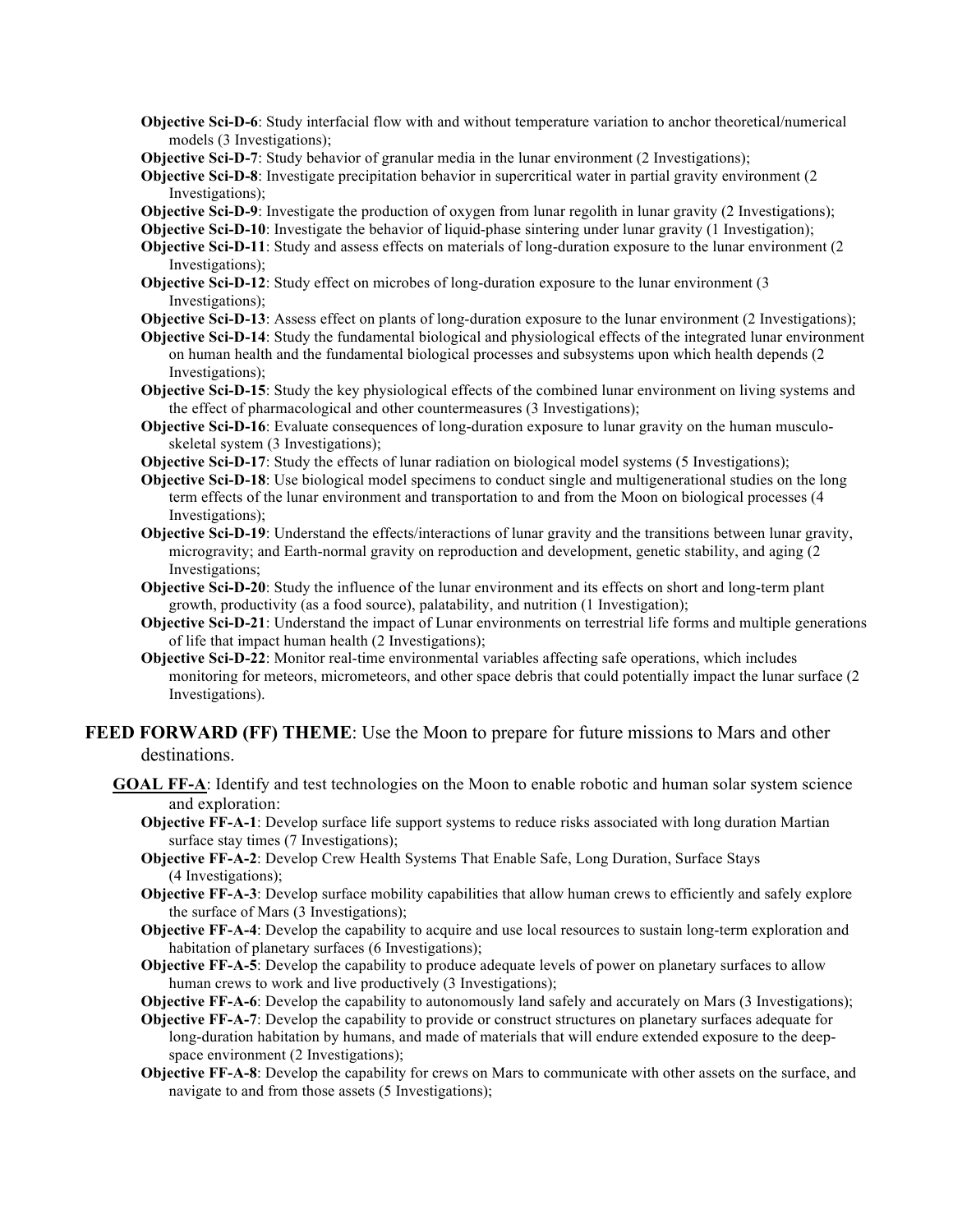**Objective FF-A-9**: Develop the capability for human crews to operate safely on planetary surfaces, protected from the extreme environment and hazards (5 Investigations).

- **GOAL FF-B**: Use the Moon as a test-bed for missions operations and exploration techniques to reduce the risks and increase the productivity of future missions to Mars and beyond:
	- **Objective FF-B-1**: Develop the capability for autonomous crew operations on the Moon and Mars (5 Investigations);
	- **Objective FF-B-2**: Develop the capability for productive and efficient human-robotic interaction in the exploration of planetary surfaces (4 Investigations);
	- **Objective FF-B-3**: Establish an administrative structure and cost effective surface systems to facilitate strong international cooperation (4 Investigations).

**GOAL FF-C**: Preparing for future missions to other airless bodies:

**Objective FF-C-1**: Ability to operate on a geologic surface (3 Investigations);

- **Objective FF-C-2**: Develop the capability for autonomous crew operations (Corollary to Feed-Forward Objective FF-A-6) (6 Investigations);
- **Objective FF-C-3**: Development and implementation of sample return technologies and protocols (Corollary to Feed-Forward Objective Sci-A-2) (4 Investigations).
- **Objective FF-C-4**: Understand planetary differentiation (Corollary to Feed-Forward Objective Sci-A-5) (1 Investigation);
- **Objective FF-C-5**: Regolith as a recorder of Solar-System processes (Corollary to Feed-Forward Objectives Sci-A-4 & Sci-B-2) (3 Investigations);
- **Objective FF-C-6**: Develop the capability for human crews to operate safely on planetary surfaces, protected from the extreme environment and hazards (Corollary to Feed-Forward Objectives Sci-D-11, Sci-D-14, Sci-D-18) (4 Investigations).
- **Objective FF-C-7**: Develop the capability for productive and efficient human-robotic interaction in the exploration of planetary surfaces (Corollary to Feed-Forward Objective FF-B-2) (6 Investigations);
- **Objective FF-C-8**: Develop Crew Health Systems that enable safe, long duration, missions (Corollary to Feed-Forward Objective FF-A-2) (3 Investigations);
- **Objective FF-C-9**: Establish an administrative structure and cost effective surface systems to facilitate strong international cooperation (Corollary of Feed-Forward Objective FF-B-3) (4 Investigations).
- **Objective FF-C-10:** Develop the capability to acquire and use local resources to sustain long-term exploration crews (Corollary of Feed-Forward Objective FF-A-4) (3 Investigations);
- **Objective FF-C-11**: Establishment of in-situ resource utilization systems (Corollary to Feed-Forward Objectives Sust-A-3, Sust-B-9) (7 Investigations);

#### **SUSTAINABILITY (Sust) THEME**: Extend sustained human presence to the Moon to enable eventual settlement.

**GOAL Sust-A**: Maximize Commercial Activity:

- **Objective Sust-A-1**: Establish policies and implementation of comprehensive, coordinated governmental and intergovernmental action to foster space commerce (3 Initiatives);
- **Objective Sust-A-2**: Preparation for Commerce I: Conduct a comprehensive resource and market assessment of commercial support for scientific and exploration activities on the Moon (3 Initiatives);
- **Objective Sust-A-3**: Preparation for Commerce II: Conduct small-scale demonstrations of potentially commercial lunar support services for scientific and exploration activities on the Moon (2 Initiatives);
- **Objective Sust-A-4**: Transition to Commerce I: Conduct pilot-plant scale demonstrations of potentially commercial lunar support services for scientific and exploration activities on the Moon (6 Initiatives);
- **Objective Sust-A-5**: Transition to Commerce II: Commercially provided lunar support services for scientific and exploration activities on the Moon (5 Initiatives);

**GOAL Sust-B**: Enable and Support the Collaborative Expansion of Science and Exploration:

**Objective Sust-B-1**: Implementation of comprehensive, coordinated integration of diverse scientific and exploration activities to maximize complementary operations and minimize operational and environmental conflicts (5 Initiatives);

**Objective Sust-B-2**: Establishment and implementation of comprehensive site-selection criteria and processes (2 Initiatives);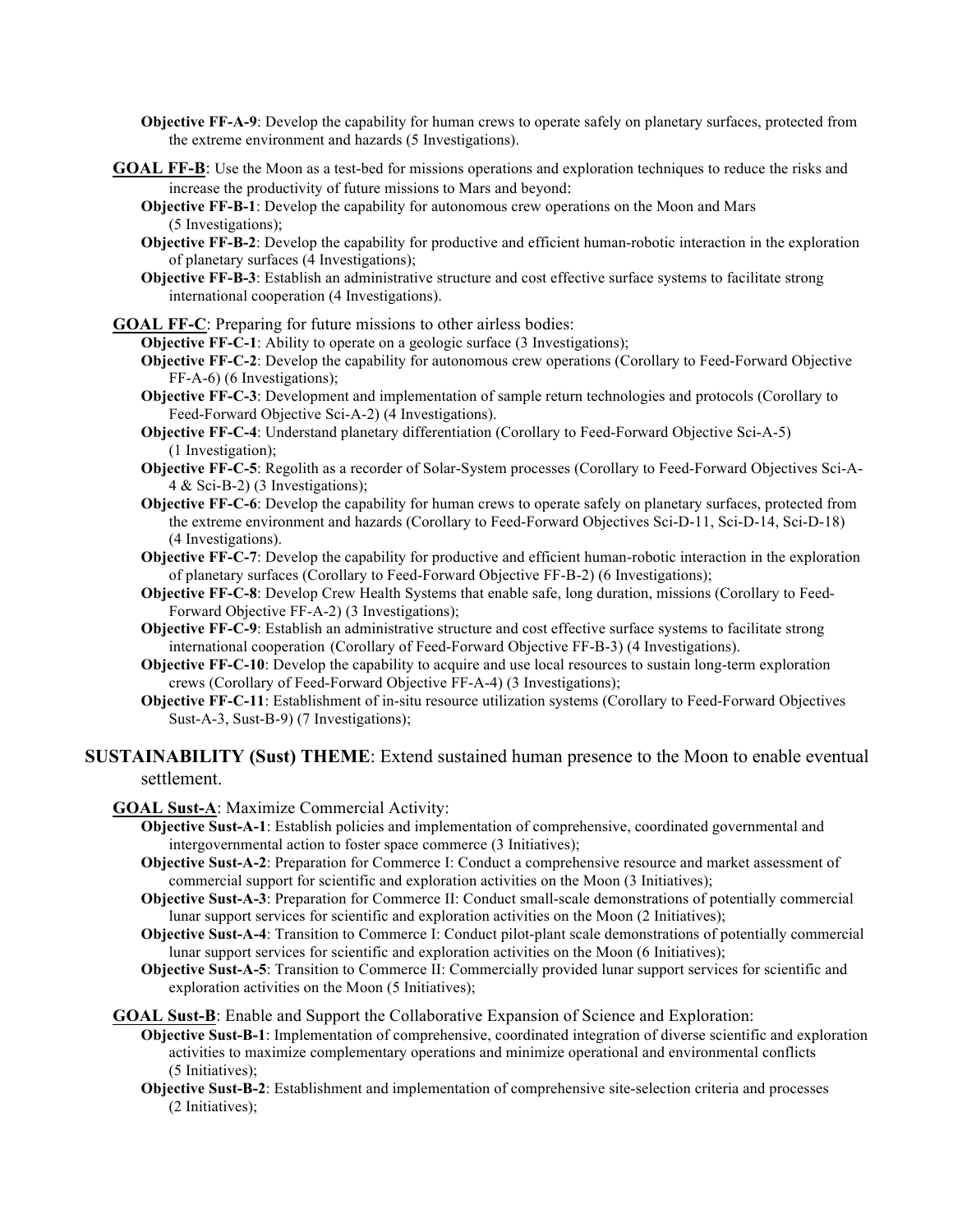**Objective Sust-B-3**: Development of surface power and energy storage systems (9 Investigations);

**Objective Sust-B-4**: Establishment of sustainable transportation between Earth and the lunar surface (6 Initiatives);

**Objective Sust-B-5**: Deployment of Robotic Facilities for Science and Exploration Operations (12 Initiatives);

**Objective Sust-B-6**: Establishment of Global Communications and Navigation Capability (5 Initiatives);

**Objective Sust-B-7**: Establishment of sustainable human transportation between lunar sites (4 Initiatives);

**Objective Sust-B-8**: Deployment of habitat and laboratory facilities for human science and exploration operations (9 Initiatives);

**Objective Sust-B-9**: Establishment of in-situ production of life-support, power system reagents, propellants and related resources (10 Initiatives);

**Objective Sust-B-10**: Establishment of in-situ food production capability (2 Initiatives);

**Objective Sust-B-11**: Establishment of in-situ repair, fabrication, manufacturing and assembly capability (8 Initiatives);

**Objective Sust-B-12**: Establishment of integrated design, development and testing capability (5 Initiatives).

**GOAL Sust-C**: Enhance Security, Peace and Safety:

**Objective Sust-C-1**: Detection and mitigation of threats from Near-Earth objects (2 Initiatives);

**Objective Sust-C-2**: Beamed power and other lunar-based energy sources for terrestrial consumption (commercial on ramp) (2 Initiatives);

**Objective Sust-C-3**: Remote and Hazardous Research and Testing (e.g., bio/nano technology) (2 Initiatives);

**Objective Sust-C-4**: Applied Earth observations (1 Initiative);

**Objective Sust-C-5**: Archiving of Critical Human Records and Biological Samples (2 Initiatives).